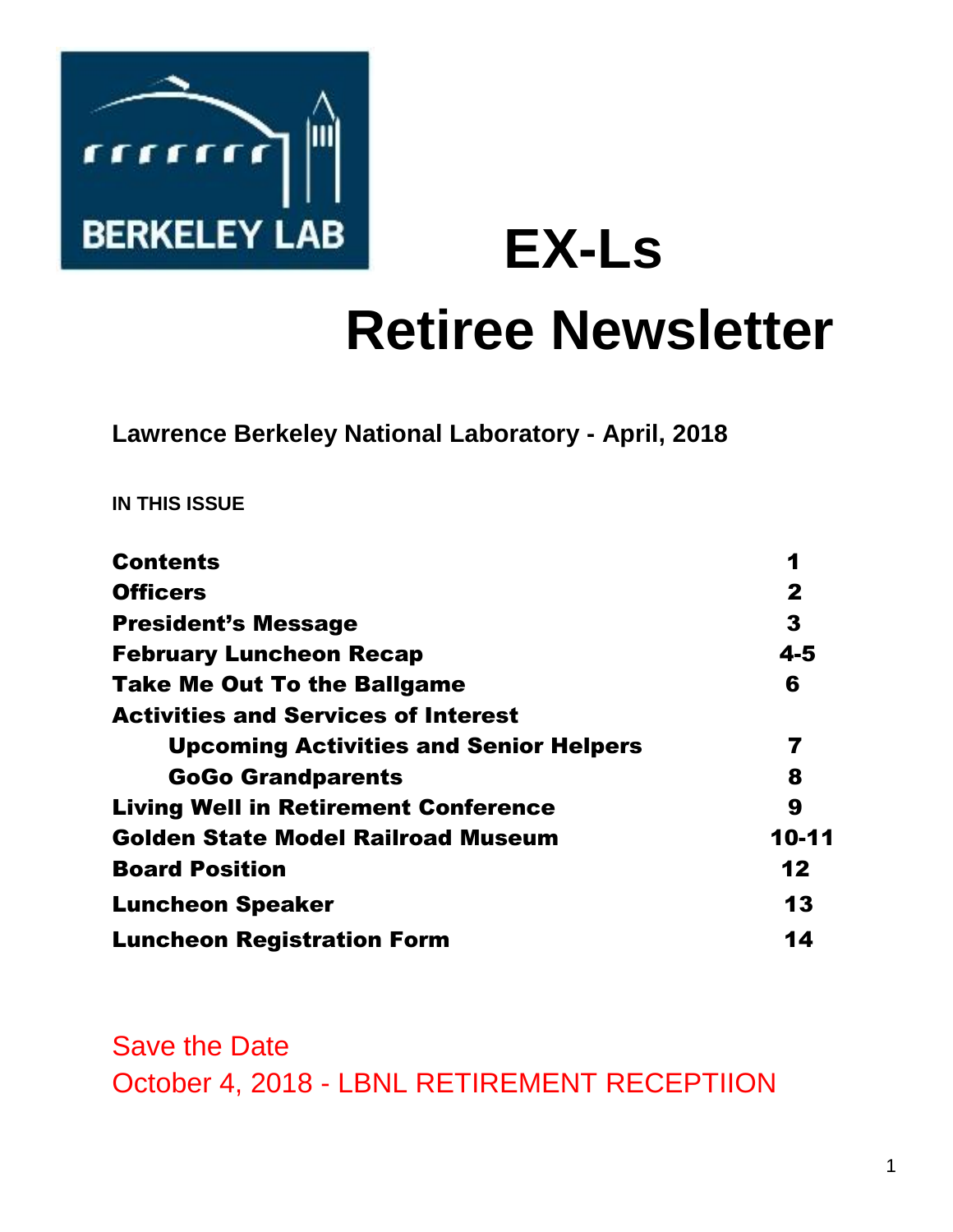#### **EX-Ls BOARD OF DIRECTORS**

President: Henry Rutkowski 1st Vice-President: Nancy Brown 2nd Vice-President: Bob Cahn Secretary: Esther Schroeder Treasurer: Howard Matis Membership: Patti Powers-Risius Activities: Kathy Bjornstad LBNL Liaison: Margaret Dick CUCRA Representative: Janis Dairiki/Bob Cahn UCBRC Advisory Board: Lee Schroeder, Henry Rutkowski Editor EX-Ls Newsletter: Linda Rutkowski UCBRC Director and Liaison Cary Sweeney

#### **PAST PRESIDENTS**

| Cheryl Fragiadakis -- 2016<br>Per Dahl - 2001  |
|------------------------------------------------|
| Tom Beales - 2000                              |
| Ken Mirk - `1999                               |
| Paul Hernandez - 1998                          |
| Clay Sealy - 1996-1998                         |
| Igor Blake - 1994-1996                         |
| Don Grether - 2009 Conway Peterson - 1992-1994 |
| Howard Browne - 1990-1992                      |
| Ethel Skyrdlinski - 1989                       |
| Al Amon - 1988                                 |
| Ken Lou - 1987                                 |
| Virginia Cherniak - 1986                       |
| Bill Bigelow - 1985                            |
| Ted Bowers - 1981-1984                         |
|                                                |

#### **2018 CALENDAR OF BOARD MEETINGS & LUNCHEONS Board: Meetings:**

January 11, 2018 April 12, 2018 July 12, 2018 October 11, 2018

Board Meetings start at 3:00 p.m. and end at 5:00 p.m. usually held in LBNL Conference Room (54- 130B). Location is subject to change at the last minute, so check with a Board member if you plan on attending. We welcome attendance by interested members.

#### **Luncheons:**

Thursday, Feb 15, 2018, Hs Lordships Thursday, May 17, 2018, Hs Lordships Thursday, Aug 16, 2018, Hs Lordships Thursday, Nov 15, 2018, Hs Lordships

#### **OFFICE ADDRESS:**

**Our mailing address is:** LBNL EX-Ls 101 University Hall Berkeley, CA 94720-1550

#### **Photo Site:**

https://get.google.com/albumarchive/10886758399 6319040696

**Photo Czar:** Ned Dairiki

**Website:** http://retirement.berkeley.edu/ex-ls

**Webmaster:** Kris Thornton, UCBRC

#### **EX-LS Honorary Life Members**

Shirley Ashley Patrick Cullinane, Bud Larsh

**Next Luncheon May 17, 2018**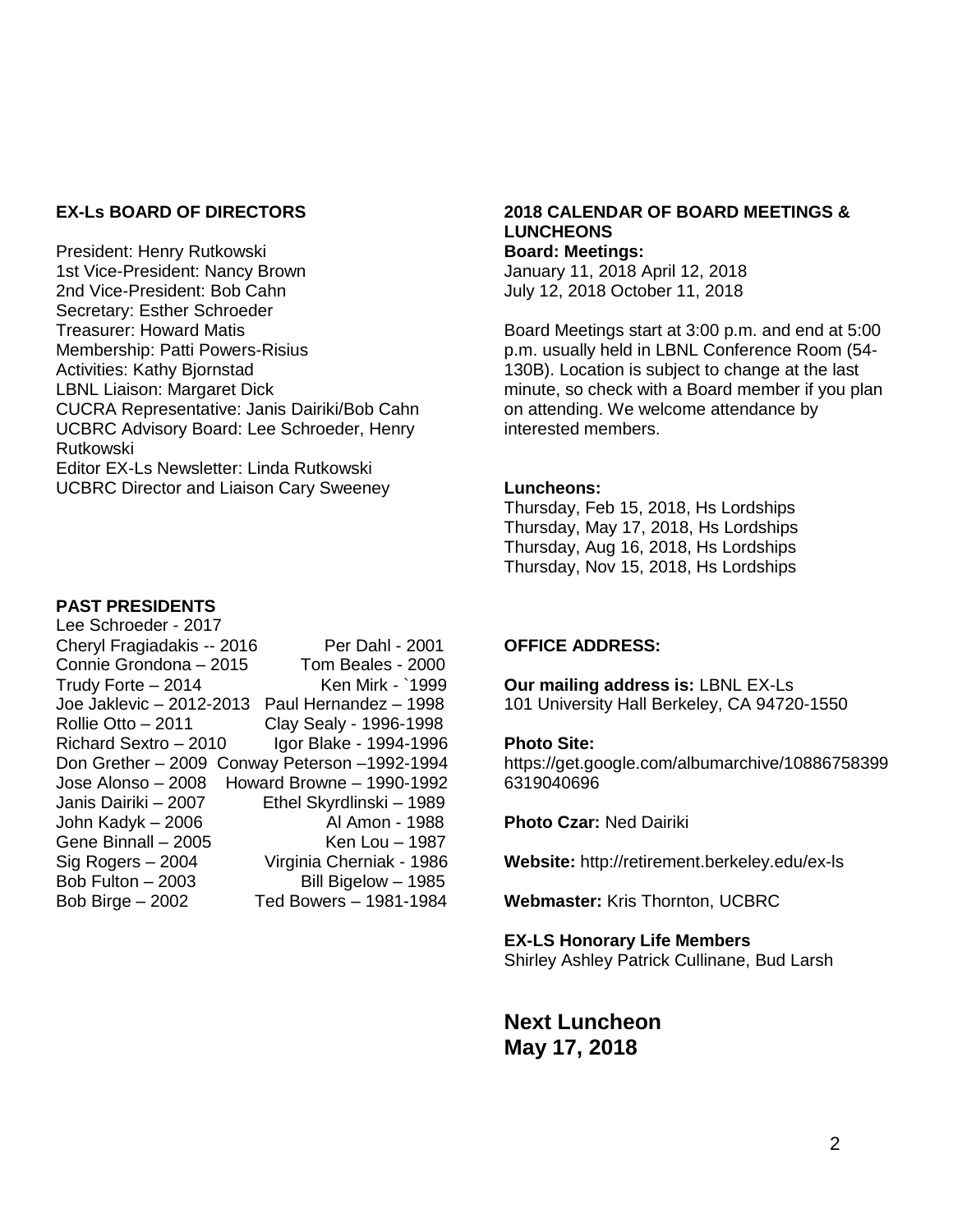# **President's Message**

## **Potential Reductions to Retiree Medical Care Expenses**

There is one overriding issue for UC retirees at this time. The University has embarked on a redesign of the funding for retiree medical care expenses. Every retiree should inform themselves regarding the process and the potential personal impacts. In 2013, the Board of Regents established a 70% floor on UC contributions to "Retiree Health Program Aggregate Costs." What is included in this item? Medical/Rx costs, Medicare Part B premiums, retirees under 65, Medicare supplement policies, coverages for spouses and children, and something called the "explicit subsidy" whose meaning is unclear, are the component costs in the Aggregate Cost. Dental coverages, retirees not in Medicare but over 65, and the so-called "implicit subsidy," are not included. The "implicit subsidy" is the difference between the actual cost to UC of covering retirees over 65, but not in Medicare, and what the UC cost would be if these people were not rated in the same pool with the active employees, which is how they are currently rated. If these retirees were rated in a pool by themselves, the cost of covering them would be higher because of their higher age and poorer health.

UC, concerned about the rate of increase of medical costs for retirees, put an item on the Regents agenda last year to repeal the 70% floor on funding for aggregate cost. When this became publicly know, there was an outcry by the retiree community and ultimately a Working Group was appointed by President Napolitano in January 2018 with a mission to report its recommendations in June 2018. It should be noted that UC had been cutting its contribution to retiree medical care even before the action by the Regents and has continued to do so since the action. The 70% floor has now been reached.

This is not a simple issue. In addition to escalating medical costs, accounting rules established after the financial crisis imposed new funding/accounting obligations on UC to ensure long term viability of medical coverage. The universe of possible actions is very large. UC seems to be especially concerned about inflation in excess of 4% per year in these costs. One action possible is to pass on any increase above 4% to the retiree and maintain the 70% floor. If the 70% floor is removed, UC contribution cuts could continue indefinitely, continually increasing the costs to retirees. Many options for changes to coverages offered are being considered. A few of thee are: removal of High Option Supplement to Medicare, redesign Medicare PPO to increase deductibles and copays, move High Option and Medicare PPO members to a Medicare Advantage PPO, and moving everyone to Kaiser Senior Advantage. The most dramatic option is putting everyone in a Medicare Exchange, which is the current system for retirees outside California. UC puts up to \$3,000 in a reimbursement account for each covered person entitled to full benefits (\$6000 for a couple). Each individual buys individual Medicare supplement or Advantage policies through the exchange, pays the premiums themselves, and then gets reimbursed from their account at the exchange. In this case, a husband and wife have two separate individual policies instead of coverage together in one group policy.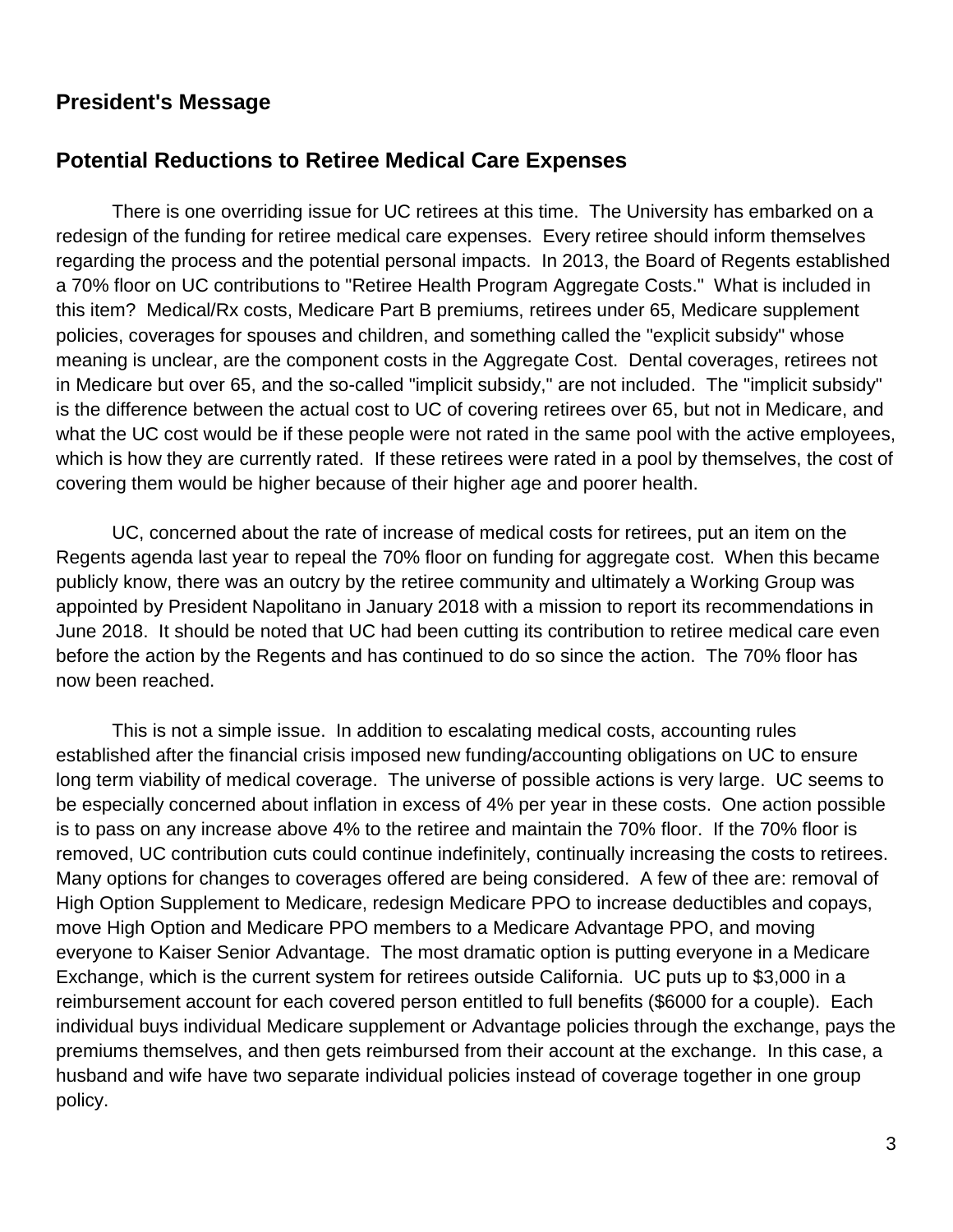So that you can give yourself a more detailed understanding of what's going on, we have posted the information the EX-Ls Board has, on the UC Berkeley Retirement Center website. Simply go to https://retirement.berkeley.edu/advocate . On the web page you will see a section labelled Retiree Health Working Group. Under this heading four documents are listed and you can read all of information available outside the Working Group itself. At the last EX-Ls Board Meeting on April 12, we were visited by Kat Wentworth, the Lab junior CUCSA representative, Bharat Perikh, long time retirement adviser in the Lab HR department, and Francesca Moore, Benefits and Leave Manager in the Lab HR department. CUCSA is the Council of University of California Staff Assemblies. There is a senior and junior member from each campus and laboratory. We invited them to the meeting to more closely couple the EX-Ls efforts on this problem with those of the active employees, who after all, are future retirees. Their top recommendation was to get true stories of individual impact to the Working Group. The EX-Ls Board continues to work with the other three Berkeley Retiree Associations, University of California Retiree Association Berkeley (UCRAB), University of California Berkeley Emeriti Association (UCBEA), and the Presidents and Regents Retiree Association (PARRA), to respond to this challenge.

 After you have educated yourself on this process, you can influence the process by sending your personal impact story to cucrahealthbenefits@gmail.com . This address was established to get input from retirees represented by CUCRA-Council of University of California Retiree Associations. A separate address was established for Emeriti, cuceaworking@gmail.com. What kind of personal impacts are we talking about? For instance, what are your feelings of being forced to change your insurance coverage to one of the other options being considered? Suppose you had to contribute 10%, 25%, or 50% more of your insurance premium cost. What would happen to your financial situation? Are you already contributing a large part of your pension to medical coverage costs? Is your length of service to UC such, that you feel cheated in having UC support of your medical coverage reduced significantly?

Henry Rutkowski, President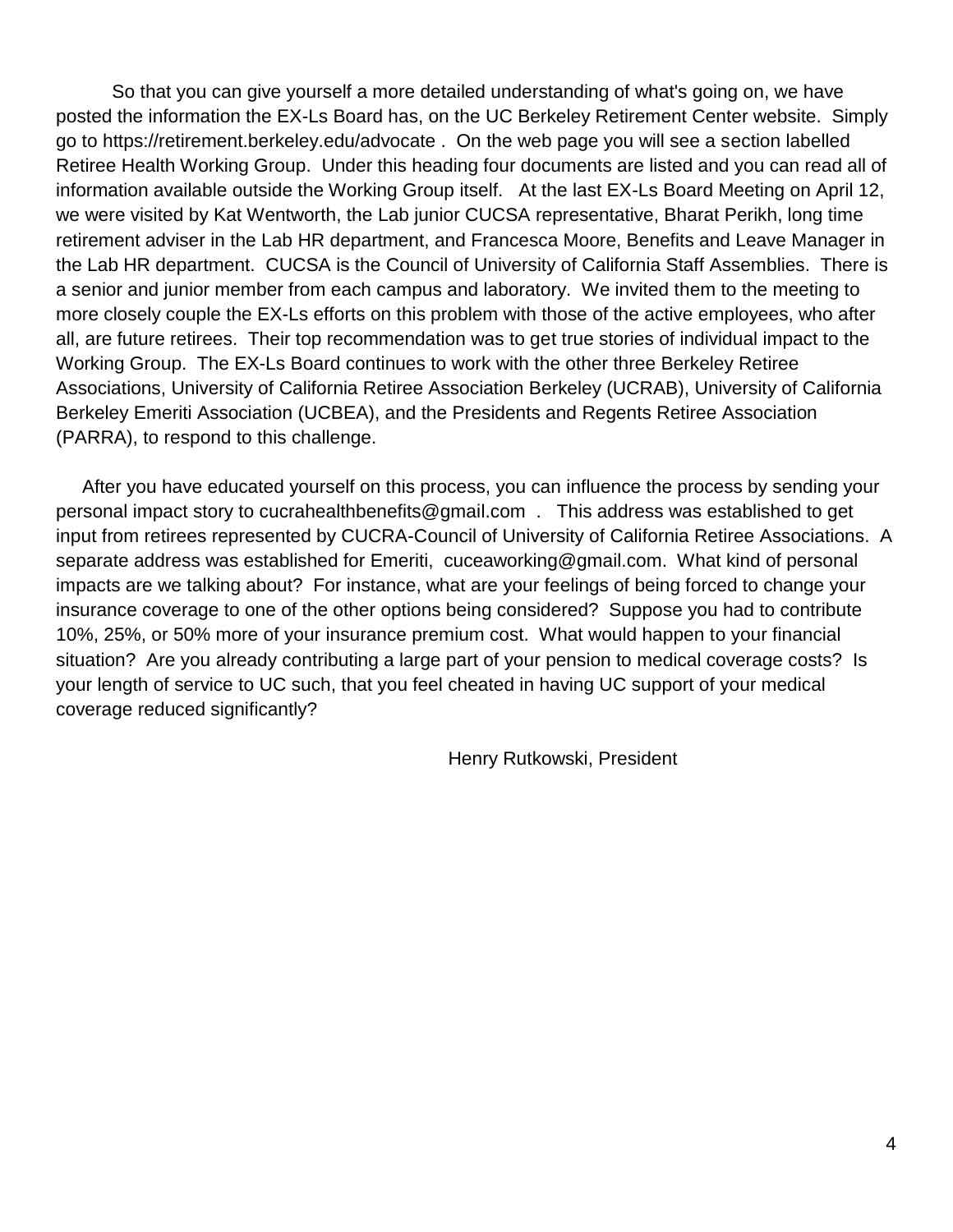# **February Luncheon Recap**

Summary of Glenn D. Kubiak's talk:

Issues and Opportunities at Berkeley Lab: Reflections of an outgoing COO



Glenn Kubiak, the departing LBL Deputy director for Operations and the Laboratory's Chief Operating Officer presented an overview of Laboratory Operations, past. present, and future. The talk began with a news update. Key news items were the were the hiring of Dr. Michael Brandt as Glenn's successor and the beginning of construction of the new Integrated Genomics building that will house JGI and kBase on the site that was formerly the Bevatron. He next explored issues associated with the importance of National Laboratories and LBL, in particular. In the latter case, he attributed much of the lab's success to 1) Autonomy realized by the distributed (loose) management model; 2) Purpose dominated by finding science solutions to problems for the nation and the world; and 3) Mastery of knowledge that is facilitated by its strong interactions with the world's finest public university. LBL also had an aging infrastructure that has been mitigated by an actionable defined maintenance plan. Another issue that was identified and corrected was being cost-competitive with other national laboratories that arose from our large fringe benefit costs that have been reduced. Glenn also discussed efforts to improve the LBNL safety culture noting that electrical safety has been improved by learning lessons from accidents. The Q&A that followed was quite spirited and displayed considerable enthusiasm for the talk.

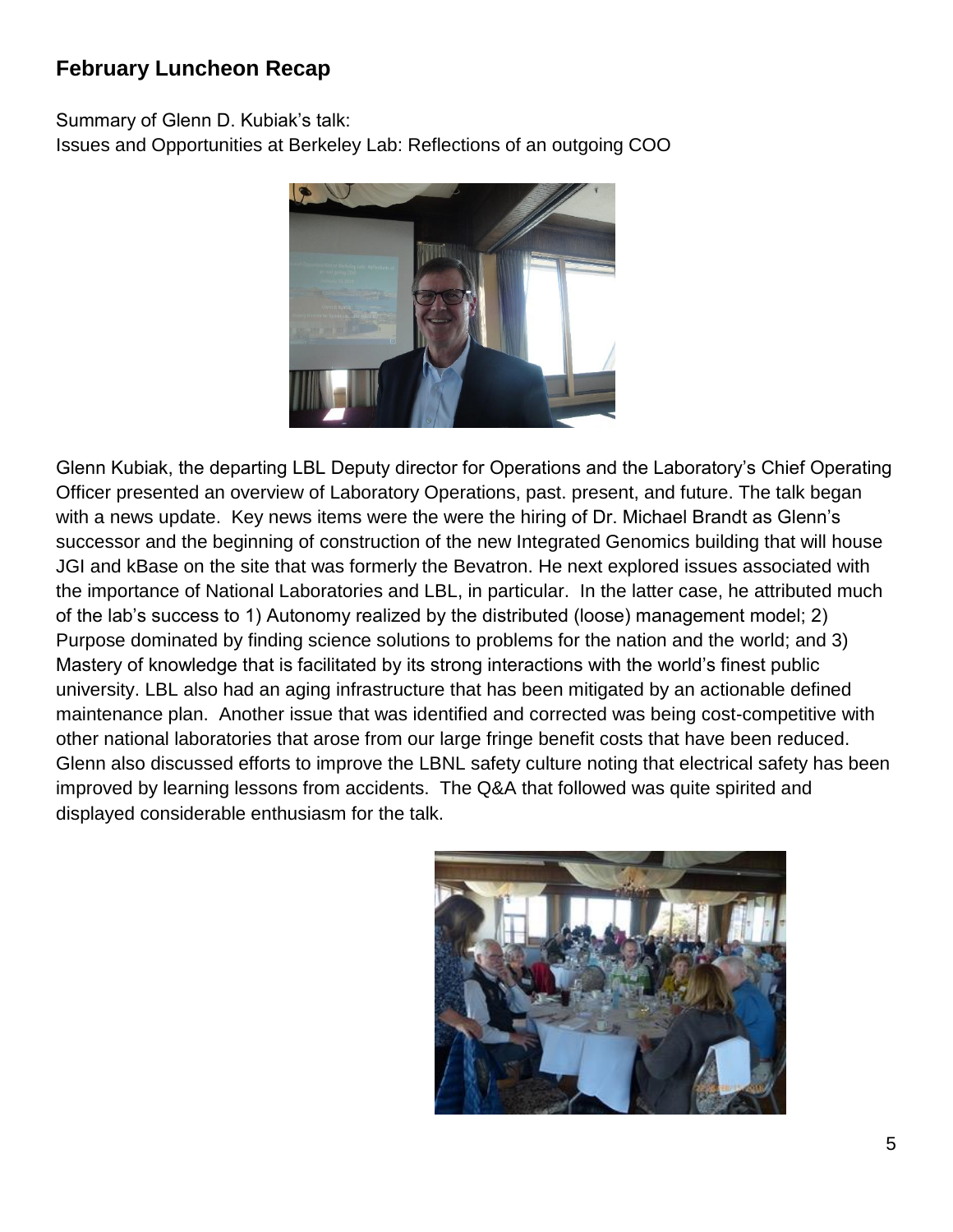# **Take me out to the Ballgame!**

Kathy Bjornstad, EX-Ls Activities Chair, did just that when she organized a group to attend the Oakland A's baseball home opener March 29. The A's are celebrating their  $50<sup>th</sup>$  anniversary

The EX-Ls were tailgating prior to the A's home opener, and enjoyed the sunny spring day watching the A's win in overtime. It was a fun event, giving retirees, family and friends a chance to catch up and enjoy the day.



 Tailgate provided by Kathy Bjornstad and Cliff Cooper. Great way to start the Season

Doug McWilliams made an appearance in our section. He was being honored for contributing to the A's 50th Anniversary "coffee table" book and was available to sign books.



Randy, Fred, Doug, Lee, and Vicky

We are interested in organizing a future game. Let me know your ideas to outreach to others for activities to get us off the couch, one activity at a time. Contact Kathy Bjornstad with your ideas [kathy.bjornstad73@gmail.com](mailto:kathy.bjornstad73@gmail.com)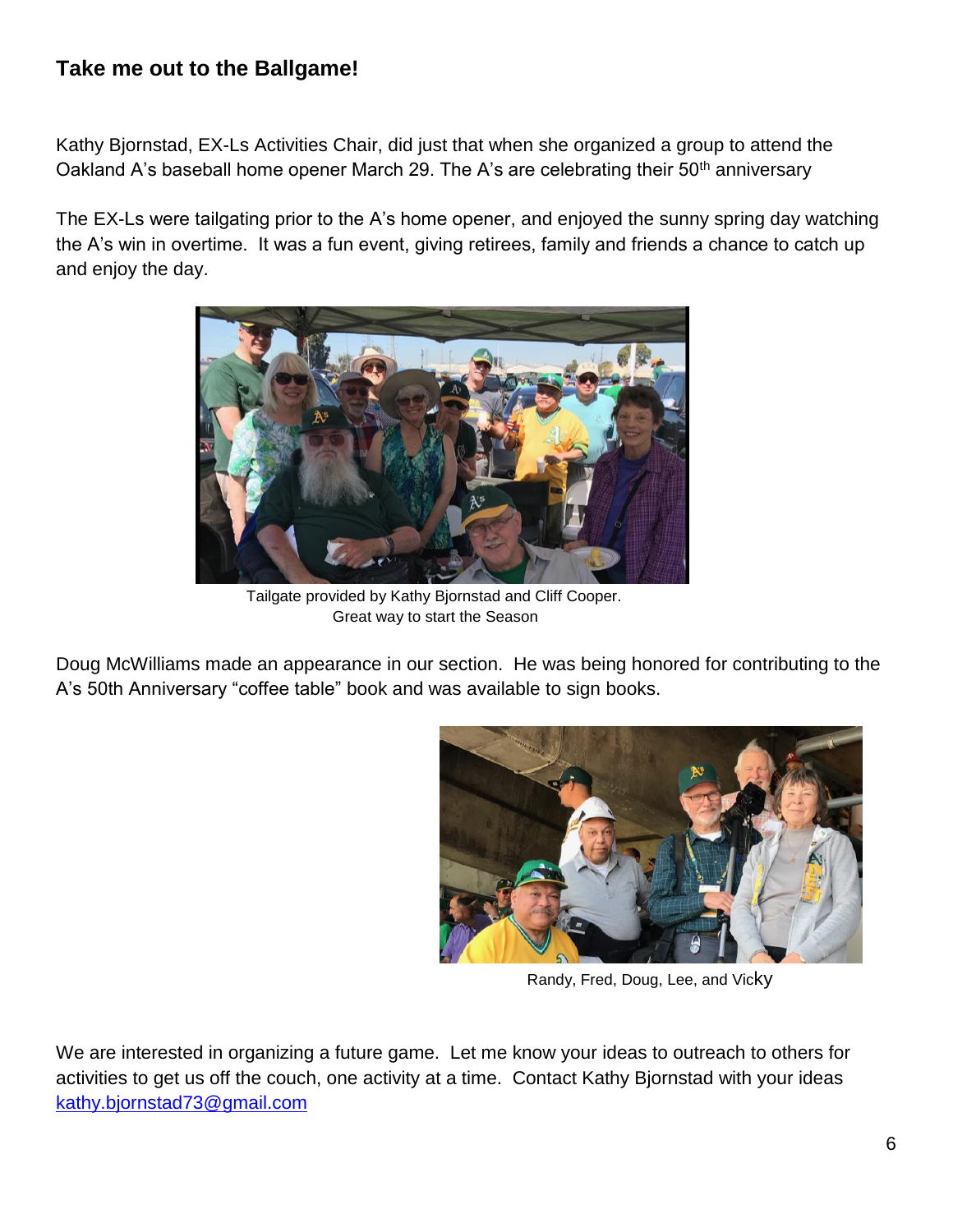# **Activities and Services of Interest**

## **Upcoming Activities**

Submitted by Phyllis Housel-Gale

Bay Area Book Fest - Downtown Berkeley April 28 and 29, 2018. [\(https://www.baybookfest.org/\)](https://www.baybookfest.org/)

-Berkeley Architectural Heritage Association - 43rd House and Garden Tour: Berkeley Woods at the Crest of the Berkeley Hills, Sunday, 6 May 2018, One to Five o'clock [\(http://berkeleyheritage.com/housetours/2018\\_spring\\_house\\_tour.html.](http://berkeleyheritage.com/housetours/2018_spring_house_tour.html)

-Berkeley Historical Society - Opening Event for Collection Gems: Forty Years of Documenting Berkeley History and Berkeley History Timeline

Sunday, May 20, 2018, 2–4 pm

Join us to celebrate 40 years and hear a talk by Betty Reid Soskin, the increasingly famous 96-yearold national park ranger who lived in Berkeley in the 1940s and '50s. [\(www.berkeleyhistoricalsociety.com\)](http://www.berkeleyhistoricalsociety.com/)

Voter Registration Deadline is May 21, 2018 for the June 25, 2018 election.

You need to re-register to vote if you have changed residences, want to change your party affiliation, and changed your name. You can register to vote online - <http://registertovote.ca.gov/>

#### **Senior Helpers**

By Susan Grant (former employee in Earth Sciences Division)

Senior Helpers is a nationwide franchise that was founded in Baltimore, Maryland in 2001 in order to provide professional home care to its clients. Susan Grant and her husband Bruce Ingraham established the Berkeley office in 2008. We could see how useful this service would be, as Bruce's very independent, 90 year old mother wanted to remain in her own home. Over the years we grew and in 2015 we moved to larger offices in El Cerrito. All of our caregivers are employees, not contractors, who are bonded and insured, finger-printed, background checked, and registered with the state. Our background checks are extensive and include fingerprinting, Social Security number verification, multi-state criminal and sex offender registry checks, felony and misdemeanor home county checks, and driving record checks. We provide our caregivers with special training on Alzheimers and other forms of dementia. We can provide as little as one hour of service and as much as 24 hours of service at a time. You can also check us out: [www.seniorhelpers.com/Berkeley.](http://www.seniorhelpers.com/Berkeley)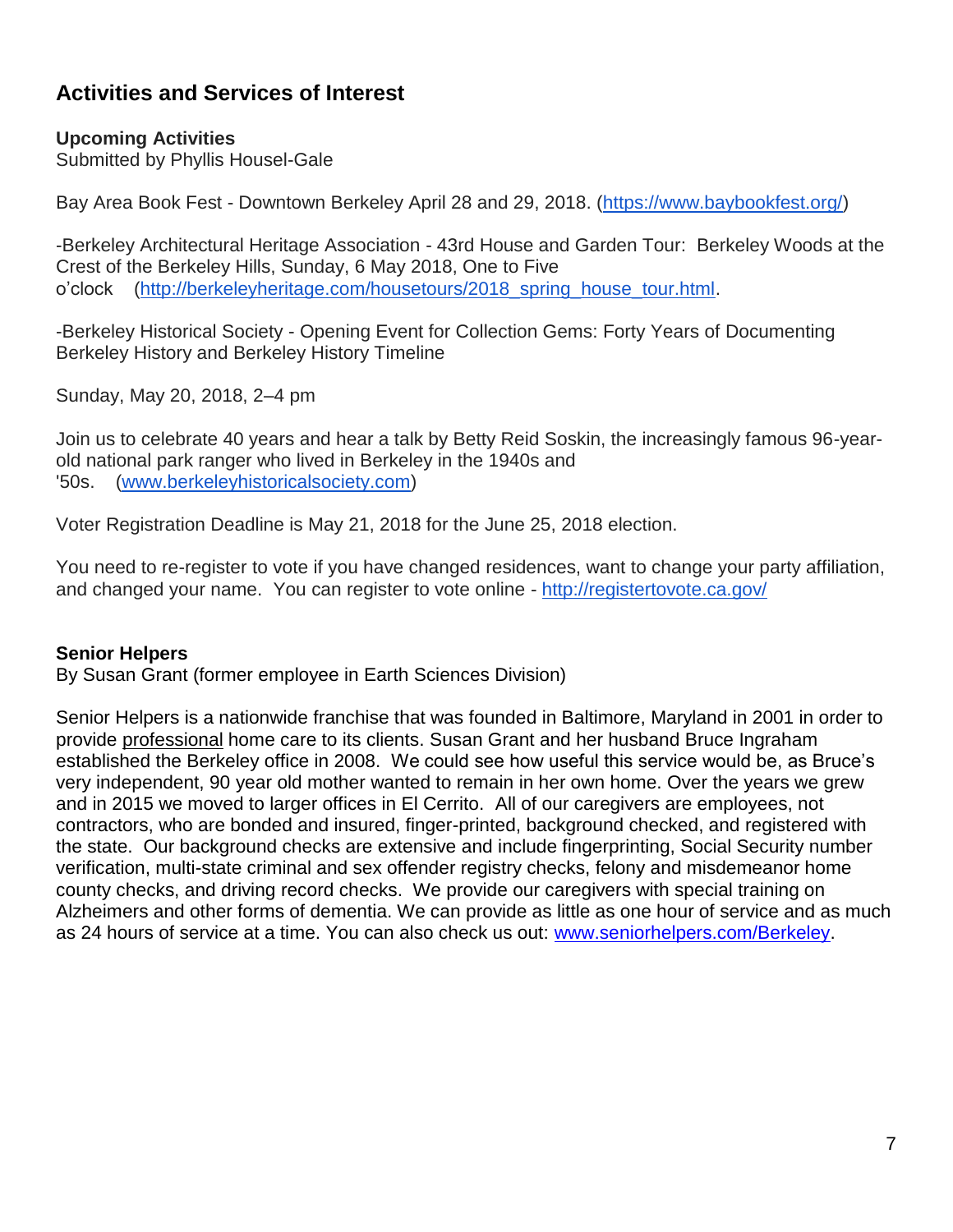#### *GoGoGrandparent:* **Safe, Easy Way to Get Around**

By Susan Jardin (courtesy of Epworth News)

*My friend Liz recently told me that she had tried out a new service, similar to Lyft or Uber, which is tailored to the needs of older adults. The company, GoGoGrandparent, which has been around for about a year, provides transportation for those who don't have smart phones or prefer to call in a request for a cab.* 

Liz explains her mother's recent experience with this service. "Anticipating that my mom, at 95, would soon not be driving anymore, I wanted to find ways for her to continue to get out of the house and get around town independently. She lives in the Berkeley hills in a neighborhood that's beautiful and quiet, but isolated and difficult to get to public transit. "I started asking around about **ride services that were easy to use, and in particular, those that do not require the rider to own an iphone or other similar type of device.** My mom owns a flip phone for emergencies, but struggles with technology so we've avoided getting her a more advanced type of cell phone.

**GoGoGrandparent only requires that you call them on any phone—land line or cell— when you need a ride. "You register online with the service and provide them with the rider's information and a credit card number to keep on file. At the time you register you can add a family member to be notified when the rider has called for a ride.** You can also let them know if the rider will need assistance getting in GoGoGrandparent: Safe, Easy Way to Get Around and out of the car, if they use a cane or wheelchair, and any other pertinent health issues (hearing or vision issues, etc.).

"Before you register you can do a free test call for a ride to see what it's like when you make a request, which is really helpful. It's an automated system, but they speak slowly and clearly and repeat everything twice. They tell you how soon a driver will arrive, the driver's name, the color and make of their car and their license plate number, and how much the fare will be. Something to note: their fares are subject to 'surge pricing,' a fare increase during times of high demand. "Our driver arrived in 4 minutes. A very nice young woman. She drove very carefully, was very pleasant and mentioned that she had set her grandmother up with a similar service in Sacramento. She drove us to the nearest Safeway so we could pick up a couple of things. Since we were going to be in the store so briefly I asked if she could possibly wait for us and she agreed (this is not often possible however, as they are continually receiving other ride requests).

"It cost a little over \$5 to go about a half mile. According to their web site, GGG claims that their fares are 35% lower than the average cab fare. We obviously haven't used it enough to weigh in on that yet. It's great however, not to have to exchange any money or figure out a tip. The fare is simply billed to your credit card." For more information, go to *gogograndparent.com*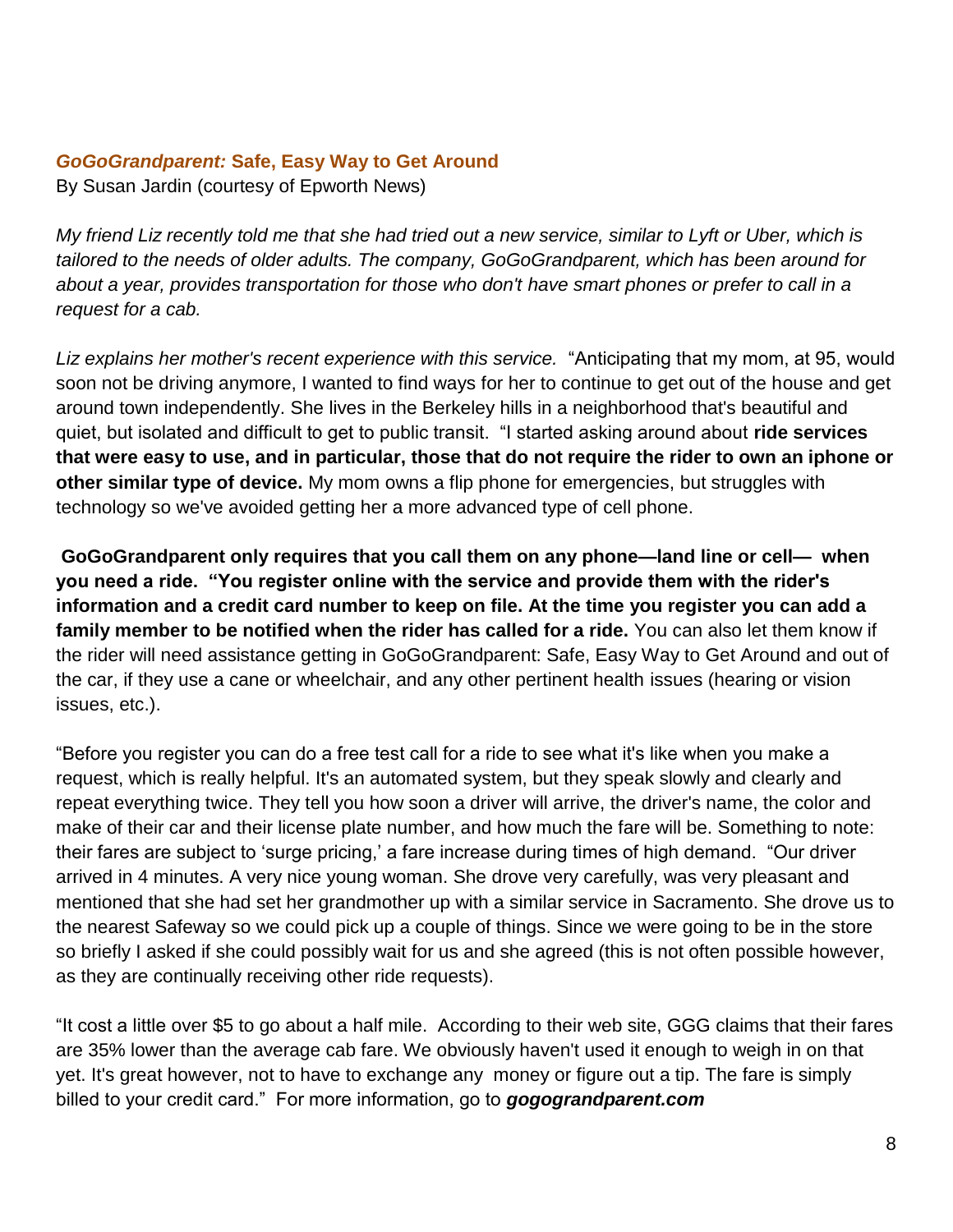# **Living Well in Retirement Conference**

The UC Berkeley Retirement Center is organizing a conference to help retirees find ways to enhance the quality of their lives in retirement. The EX-Ls Board felt so strongly about the importance of this conference to the members that it helped to financially sponsor the event. Please check out the information on the conference web site and sign up before April 27.

#### **Living Well in Retirement Conference May 22, 2018, 8 am - 4:15 pm Hs. Lordships, Berkeley Marina**

Center at 510-642-5461. Early Bird Rate: \$45 until April 27th. To register visit <https://www.regonline.com/livingwellinretirement> or call the Retirement Center.

A full day of learning, exploring and connecting. Includes lunch, nibbles, free parking, Q/A with experts and time to engage with each other.

Choose from a variety of sessions with faculty from UCB, UCSF, Stanford and Samuel Merritt, based on the latest research on 50+ wellness, hearing loss, Alzheimer's and dementia, staying fit at all ages, and more! Workshop descriptions and conference schedule available at: <https://retirement.berkeley.edu/conference2018>

*We are able to offer this affordable conference rate of \$45 to our retirees (\$100+ value) due to the generous support of our Retiree Associations and Conference Sponsors.*

#### **Workshops**

| Choosing Housing in<br><b>Retirement: Stories from</b><br><b>Retirees</b>                 | Caregiving Journey: Perspectives from<br>Retirees, Moderator: Linda Fodrini-<br>Johnson, MA, MFT, CMC                                                                                           | Retirement & Philosophy, John Perry,<br>PhD, Professor of Philosophy<br>Emeritus, Stanford, Emeritus Host,<br>Philosophy Talk Radio Program |
|-------------------------------------------------------------------------------------------|-------------------------------------------------------------------------------------------------------------------------------------------------------------------------------------------------|---------------------------------------------------------------------------------------------------------------------------------------------|
| Latest in Hearing Loss<br>Care for Older Adults, Meg<br>Wallhagen, RN, PhD,<br>FAAN, UCSF | What's Age Got to Do with It? Staying Fit Go Wish: A Fun Conversation Starter<br>at You Age, Sharon Gorman, PT, DPTSc, on End-of-Life, Dawn Gross, MD,<br><b>Geriatric Certified Specialist</b> | UCSF                                                                                                                                        |
| <b>Resilient Aging, Michael</b><br>Pearn, PhD, Resilient<br>Aging Lab                     | Alzheimer's and Dementia Research:<br>Where We Are and Where We're Going in<br>Brain Health, Claire Day, Chief Program<br>Officer at Alzheimer's Assoc.                                         | Health After 50, John Swartzberg, MD,<br>FACP, Professor of Public Health<br>Emeritus, UC Berkeley                                          |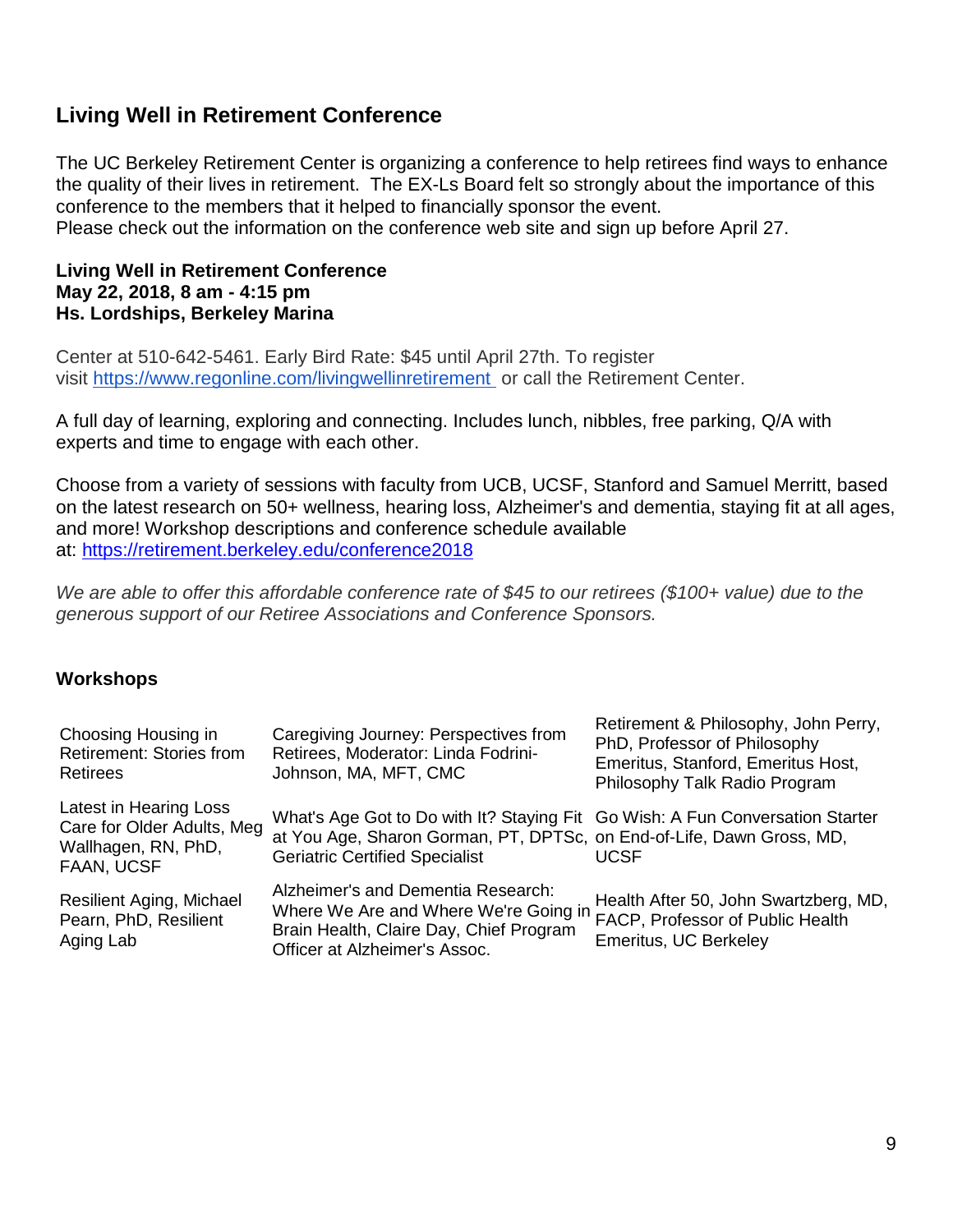## **Golden State Model Railroad Museum – 10,000 sq. ft. of operating model railroads are open to the public every Sunday from April 1 through December 31.**

By Phyllis Gale

Do you need somewhere to bring the kids of all ages for fun and entertainment? Did you ever want to pursue your interest in model railroads? The "train club" is the place! Operated by the East Bay Model Engineers, it started as a group of model builders in 1933 for boats, planes and trains. In 1938 the boat and plane people separated from the trains. The train modelers continued as the East Bay Model Engineers (EBME). They rented a building from Santa Fe near the old rail yards of Emeryville in 1939-40. They started their move to the current layout in 1986 in the Miller-Knox East Bay Regional Park in Point Richmond. They have remodeled a building and built out their layouts. The EBME created the Golden State Model Railroad Museum in the early 1990s to manage the public viewing to their layouts.



Phil Gale, husband of retiree Phyllis Gale, has belonged to EBME since the early 1960s and models the Key System, an early East Bay streetcar company, at the Museum. It is a HO gage (1:87) layout adjacent to the HO train layout of about 3,800 sq. ft. You can walk and kids can run along the walk way keeping up at with the trains of every gage on 200+ feet of public walkway.



Streetcar Ferry Modeled by Phil Gale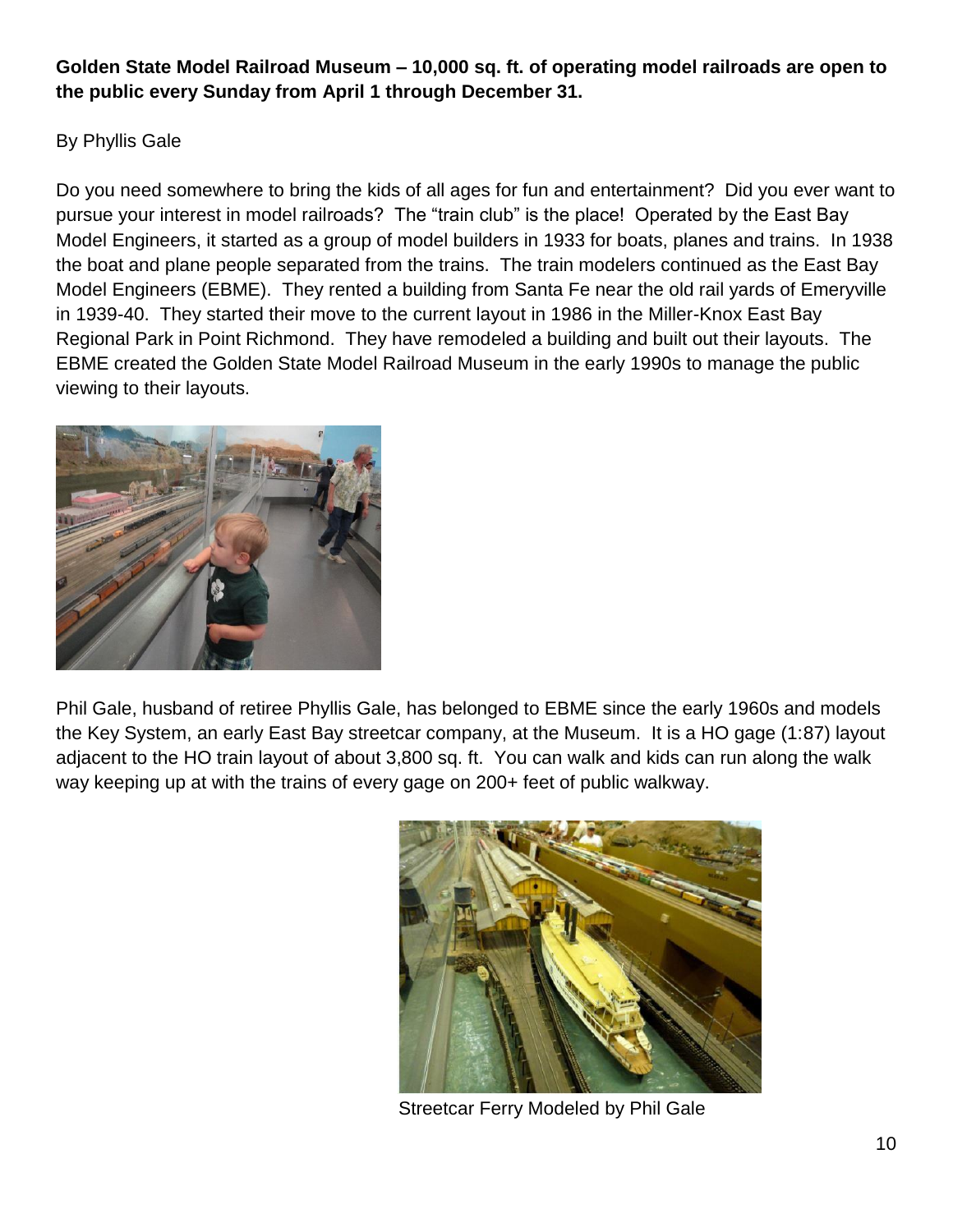The highly-detailed model train layouts represent prototypical scenery in Northern and Central California. Both freight and passenger trains typical of the steam era through modern day diesels are operated. The EBME is one of the few model railroad clubs: that operate three main modeling scales - O scale (1:48), HO scale (1:87) and N scale (1:160).



Downtown Oakland and the Key Route Inn (Grand Avenue)

Golden State Model Railroad Museum

900-A Dornan Drive in the community of Point Richmond, CA 94801

Admission Fee, handicapped accessible

Restrooms, a small picnic area and gift shop available.

Website: GSMRM.org (extensive pictures and operation videos)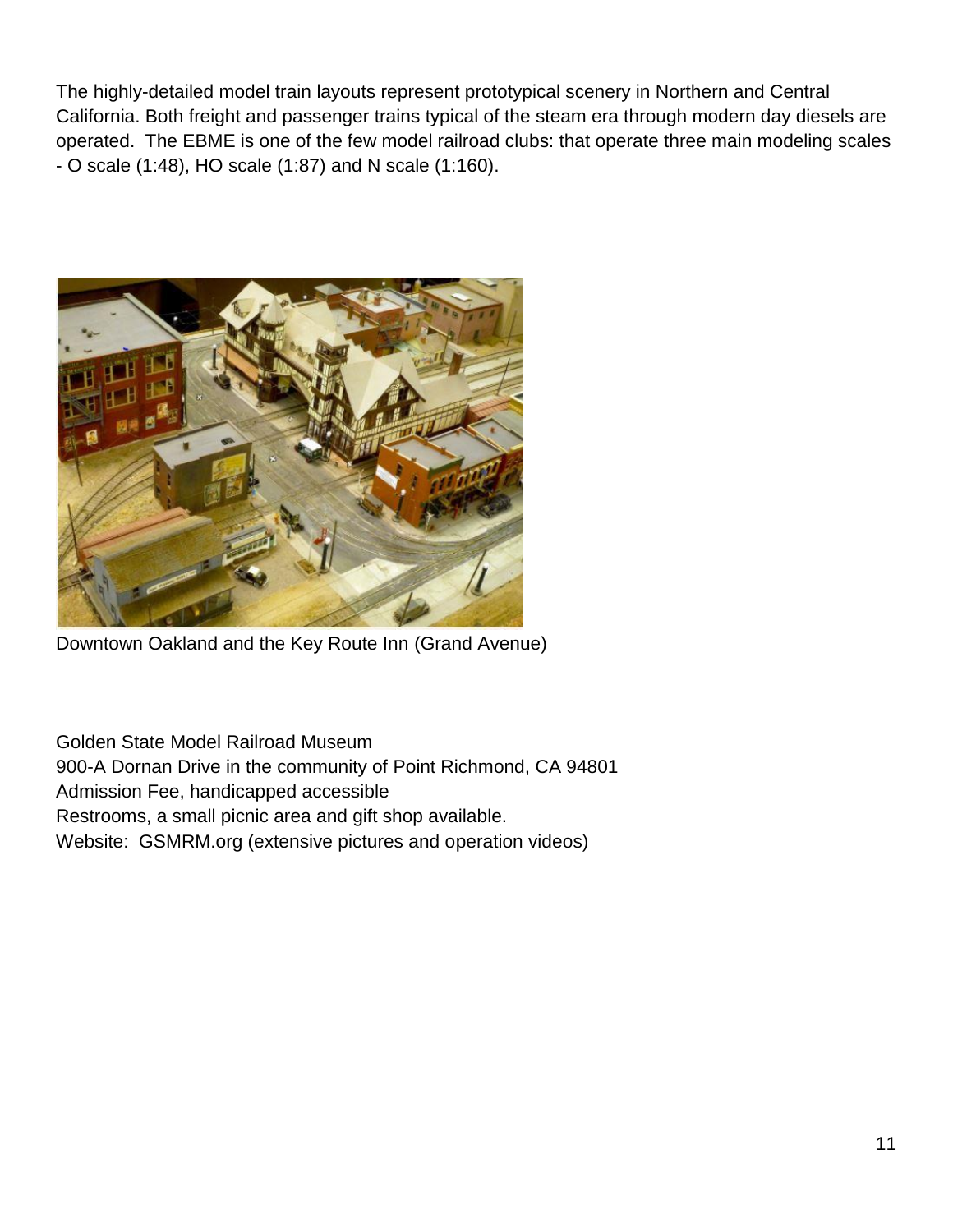### **EX-Ls Board of Directors Open Position for 2019 Membership Coordinator**

We are seeking candidates for Membership Coordinator to serve on the EX-Ls Board of Directors starting January 1, 2019. The positions are nominally for a one-year term, but there is no limit on the number of terms that can be served. The Board of Directors meets at least four times per year and the meetings are "open" to all EX-Ls members. Persons who are interested in this position should contact Bob Cahn, Second Vice President and Chair of the Nomination Committee at RNCahn@lbl.gov

**Membership Coordinator:** The Membership Coordinator is responsible for maintaining the membership roster and membership statistics (the new names are taken mostly from the luncheon attendees spreadsheet maintained by Kathy Bjornstad, usually only a few each luncheon). Management of any lists containing private information is handled in accordance with policies approved by the Board. In accordance with the EX-Ls' Policy on Essential Documents, the Membership Coordinator maintains copies of the Annual Directory of Members. The Membership Coordinator works closely with the University of California at Berkeley Retirement Center (UCBRC) which sends out all EX-Ls announcements. Attend functions such as the LBNL Run-around and LBNL retiree's reception. Keep miscellaneous new member forms up to date. Attends Board meetings. Custodian of EX-Ls banner and various signs and forms.

For questions and more information, please contact the current Membership Coordinator, Patti Powers-Risius at [pattijac@icloud.com,](mailto:pattijac@icloud.com) 510-525-9045, or talk to a current Board Member. Patti estimates that the time commitment is two to three hours a month.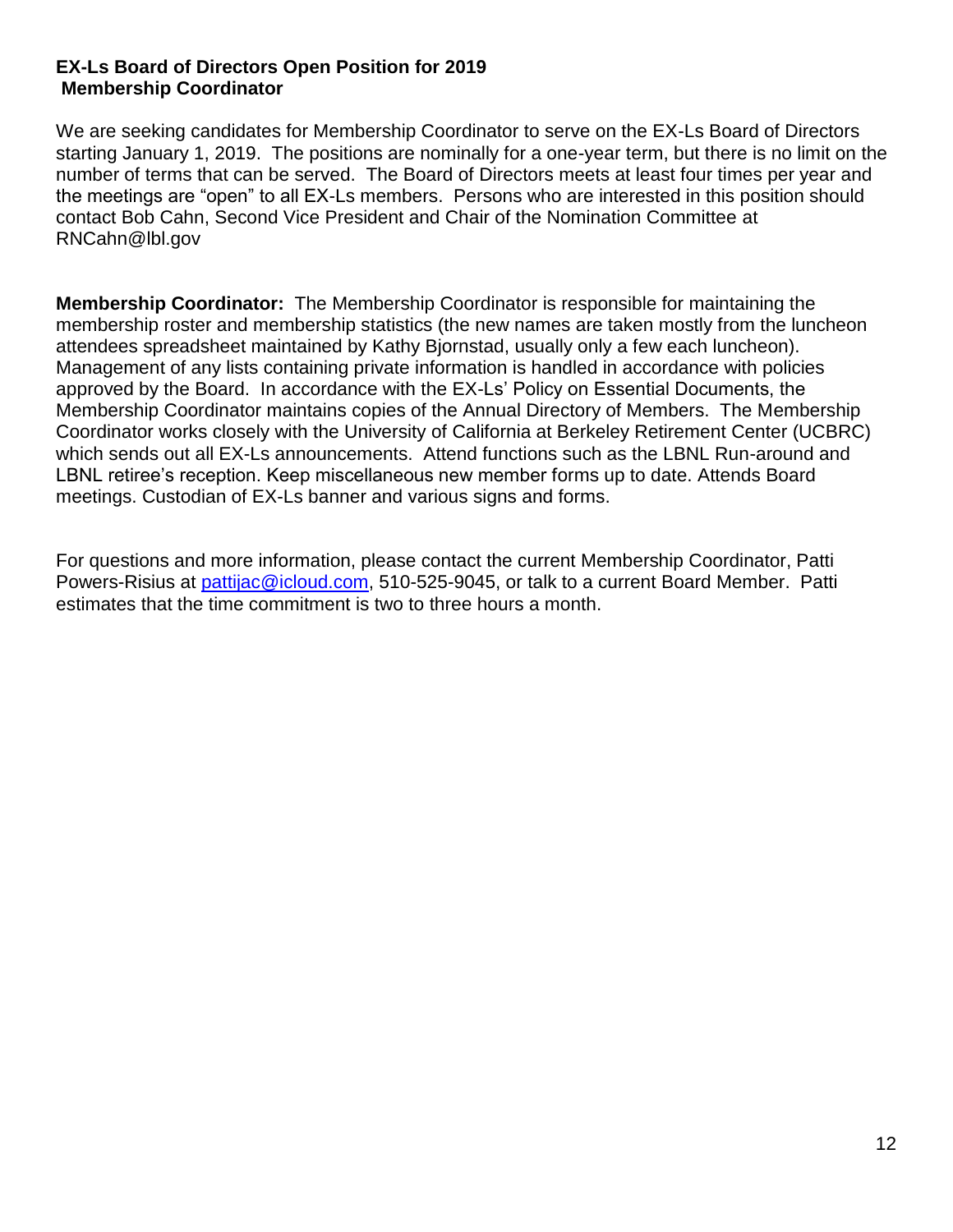

+-



# **Date: Thursday, May 17, 2018** *Join us in Celebration of EX-Ls 35th Anniversary Luncheon*

We are featuring some young rising stars at the Lab in talks over the next two years.

**LUNCHEON SPEAKER:** *Vi Rapp, Ph.D.***,** Environmental Analysis & Energy Impacts Division, Lawrence Berkeley National Lab

Combustion systems are globally ubiquitous, generating more than 86% of global energy consumed. These systems can produce unwanted and harmful pollutants that adversely impact the climate and also health. Efforts for improving efficiency of these systems to reduce unwanted pollutants have predominantly focused on the transportation and electricity generation sectors. However, the potentially most harmful combustion systems are used locally for cooking, heating water, and heating spaces. During this seminar, I will discuss the efficient, low-emissions energy



technologies we have developed for heat and power systems used in industrial and developing countries.

# **TITLE OF TALK: Advancing energy technologies for a clean, renewable energy society**

**BIOGRAPHY:** *Vi Rapp, Ph.D.,* a Research Scientist in the Energy Analysis & Environmental Impacts Division will be our May speaker. Dr. Rapp is a Principal Investigator on research studying efficient, ultra-low emission technologies for heat and power generation. She also has a lead role in short and long term strategic planning and development for combustion and biomass cookstove research at LBNL. These stoves are very important in lesser developed countries. Dr. Rapp's energy-focused research targets four areas for reducing harmful emissions and improving air quality: biomass combustion, burners for residential appliances, residential indoor air pollution in energy efficient homes, and internal combustion engines.

## **Where: Hs Lordships Restaurant, 199 Seawall Drive, Berkeley Marina**

**Time:** 11:30 AM no host bar open - Lunch Served at 12:00 – Concludes at 2:30 PM **Location: Windsor Court**

**No-Host Bar Service:** Opens at 11:30 – located inside the Windsor Court **Lunch Service - Buffet:** Marinated Cucumber and Tomato salad, Sliced Seasonal Fruit, Baked Herb Chicken, Grilled Fresh Atlantic Salmon, Portobello Mushroom Ravioli, Rice Pilaf, Fresh Seasonal Vegetables, Assorted Desserts. Rolls, butter, water, coffee, (hot tea on request) and iced tea.

**Following the speaker there will be a celebration with cupcakes, a toast with martinellis and time for fellowship and memorabilia. Congratulations for the successful history of the EX-Ls.**